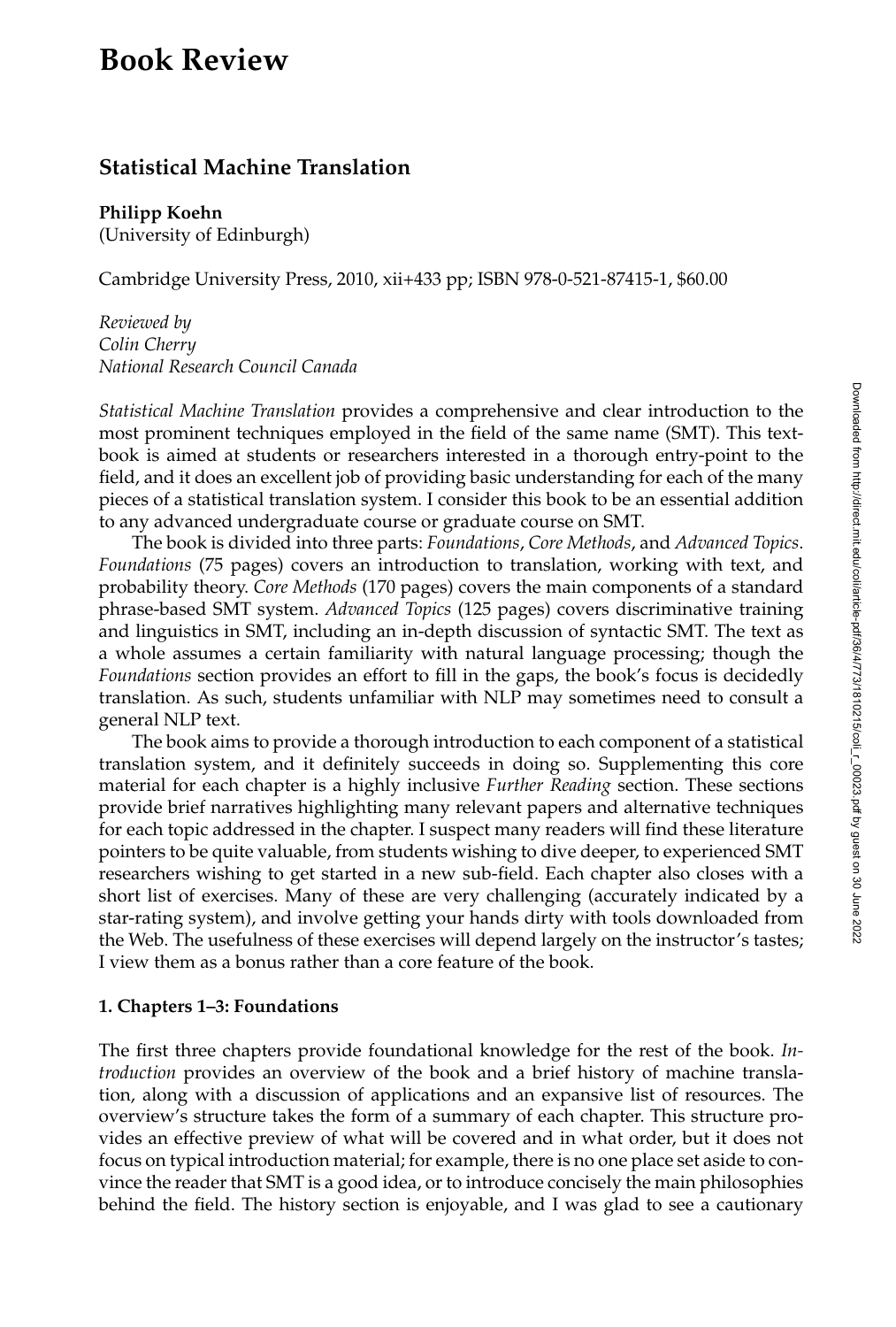note regarding machine translation's history of high hopes and disappointments. The applications section provides an excellent overview of where SMT sees actual use, and helps the reader understand why translations do not always need to be prefect.

*Words, Sentences, Corpora* provides a whirlwind tour of NLP basics, briefly touching on a broad set of topics including Zipf's law, parts-of-speech, morphology, and a number of grammar formalisms. To give an idea of just how brief coverage can be, the section on grammar covers four formalisms in five pages. Nonetheless, these descriptions should be helpful when the concepts re-appear later in the book. This chapter closes with a discussion of parallel corpora and sentence alignment. As these are central to the business of SMT, I feel they might have been better placed in a translation-focused chapter.

*Probability Theory* covers the basic statistics needed to understand the ideas throughout the book. This chapter is clear, and provides strong intuitions on important issues such as conditional probability. There is a surprisingly large emphasis on binomial and normal distributions, considering SMT's heavy reliance on categorical distributions; however, these are needed to discuss significance testing and some language modeling techniques covered later.

# **2. Chapters 4–8: Core Methods**

The next five chapters provide detailed descriptions of each of the major components of a phrase-based SMT system. *Word-based Methods* discusses the five IBM translation models, with a brief detour to discuss the noisy channel model that motivates the IBM approach. This chapter is best taken as a complement to Brown et al. (1993) and Kevin Knight's (1999) tutorial on the same subject, rather than a replacement. It provides strong intuitions on what each IBM model covers and how each model works, including the clearest descriptions I have seen of IBM:3–5. However, it does sometimes make them seem a little mysterious. For example, there is no attempt to explain why IBM:1 always arrives at a global maximum, or to generalize when one can apply the mathematical simplification that reduces IBM:1's exponential sum over products to a polynomial product over sums. One glaring omission from this chapter is a discussion of the alignment HMM (Vogel, Ney, and Tillmann 1996). This elegant model is widely used and widely extended, and I had expected to see it covered in detail.

Chapters 5 and 6 on *Phrase-based Models* and *Decoding* cover the major algorithms in the popular phrase-based SMT paradigm. They are clear and fairly complete; this book could easily serve as an effective reference for these topics. *Phrase-based Models* motivates the use of phrases, and then covers phrase extraction along with the calculation of phrase features, such as lexical weighting and lexicalized re-ordering models. This chapter also marks the beginning of a careful dance, where log-linear models are introduced without having yet covered SMT evaluation or discriminative training. These topics are covered in Chapters 8 and 9, respectively. This division of modeling and training is a reasonable strategy, given the amount of material required to understand the full pipeline, but a student may need some extra guidance to understand the complete picture. The *Decoding* chapter focuses on stack decoding, and it is extremely wellwritten, with great explanations of search and pruning strategies. Alternative decoding formalisms, such as A\* or finite-state decoding, are given short but effective summaries. This chapter makes phrasal SMT decoding feel easy.

The next chapter covers *Language Models*. Considering that this topic is given indepth coverage in other NLP texts, I was surprised to see it covered quite thoroughly here as well. This chapter covers a number of smoothing techniques, as well as some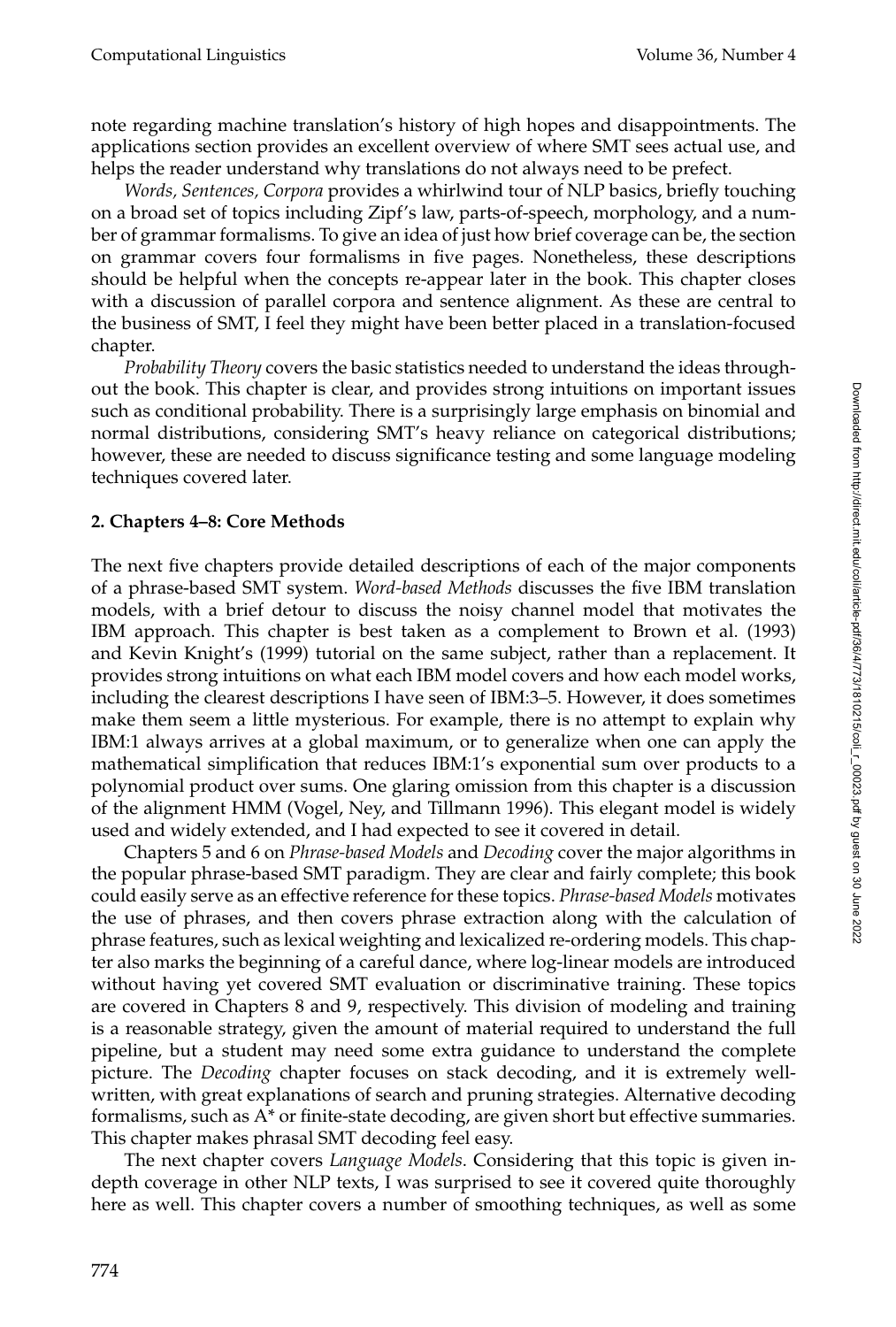practical tips for handling large models. As usual, the exposition is exceptionally clear, and each new method's advantages are demonstrated with predicted counts or perplexity scores on Europarl data, which I found to be very useful. For many SMT courses, this chapter will be sufficient to stand alone as both an introduction and a reference for language modeling.

Finally, the *Core Methods* section closes with a discussion of *Evaluation*. This chapter discusses human evaluation, motivates automatic evaluation, and then covers the major contenders: word error rate, BLEU, and METEOR. The discussion of BLEU's shortcomings is very even-handed, perhaps a little pessimistic, and acknowledges all of the major concerns regarding the metric.

### **3. Chapters 9–11: Advanced Topics**

The final three chapters cover advanced topics, which include recent or not universally adopted advances. So at this point, one might expect that all of the major components of a baseline phrase-based SMT system have been covered, but the final piece of the puzzle does not come until *Discriminative Training*, which includes a discussion of minimum error rate training (MERT) for the log-linear models introduced in Chapter 5. This chapter also covers *n*-best list extraction, *n*-best list re-ranking, and posterior methods such as Minimum Bayes Risk Decoding. It also devotes a surprisingly large amount of time to large-scale discriminative training, where thousands of parameter values can be learned. There is a lot of ground to cover here; consequently, much of the material will need to be supplemented with research papers or other texts if the instructor wants to cover any one topic in depth. The sections covering the learning methods used in parameter tuning (maximum entropy, MERT) did not feel as clear as the rest of the book. I suspect that a newcomer to the field will require some guidance to pick out the essential parts.

Chapter 10 is on *Integrating Linguistic Information*, which is kind of a grab bag, covering linguistic pre-processing, syntactic features, and factored translation models. The pre-processing discussion includes transliteration, morphological normalization, compound splitting, and even syntactically motivated re-ordering of the input sentence. The syntactic features section mostly covers *n*-best list re-ranking as done in the Smorgasbord paper (Och et al. 2004). Each of these topics is well motivated, and the text provides a clear description of a prominent, recent solution.

Finally, the book closes with *Tree-based Models*. This chapter covers a lot of ground: first describing synchronous context-free grammars, and then describing both formally syntactic hierarchical grammars and linguistically syntactic synchronous-treesubstitution grammars in terms of this common formalism. This is a very nicely presented chapter. It draws a lot of interesting connections between formalisms; for example, tree-to-tree rule extraction and tree-to-string rule extraction are presented as simple constraints on hierarchical phrase extraction. The description of chart parsing for decoding is also very clear, and it draws many useful analogies to the material presented earlier for phrasal decoding. I get the impression that many insights gained while adding syntactic SMT into the Moses translation system have found their way into this chapter.

### **4. Summary**

This book's existence indicates that the field of SMT has reached a point of maturity where it makes sense to discuss core and foundational techniques. This book provides